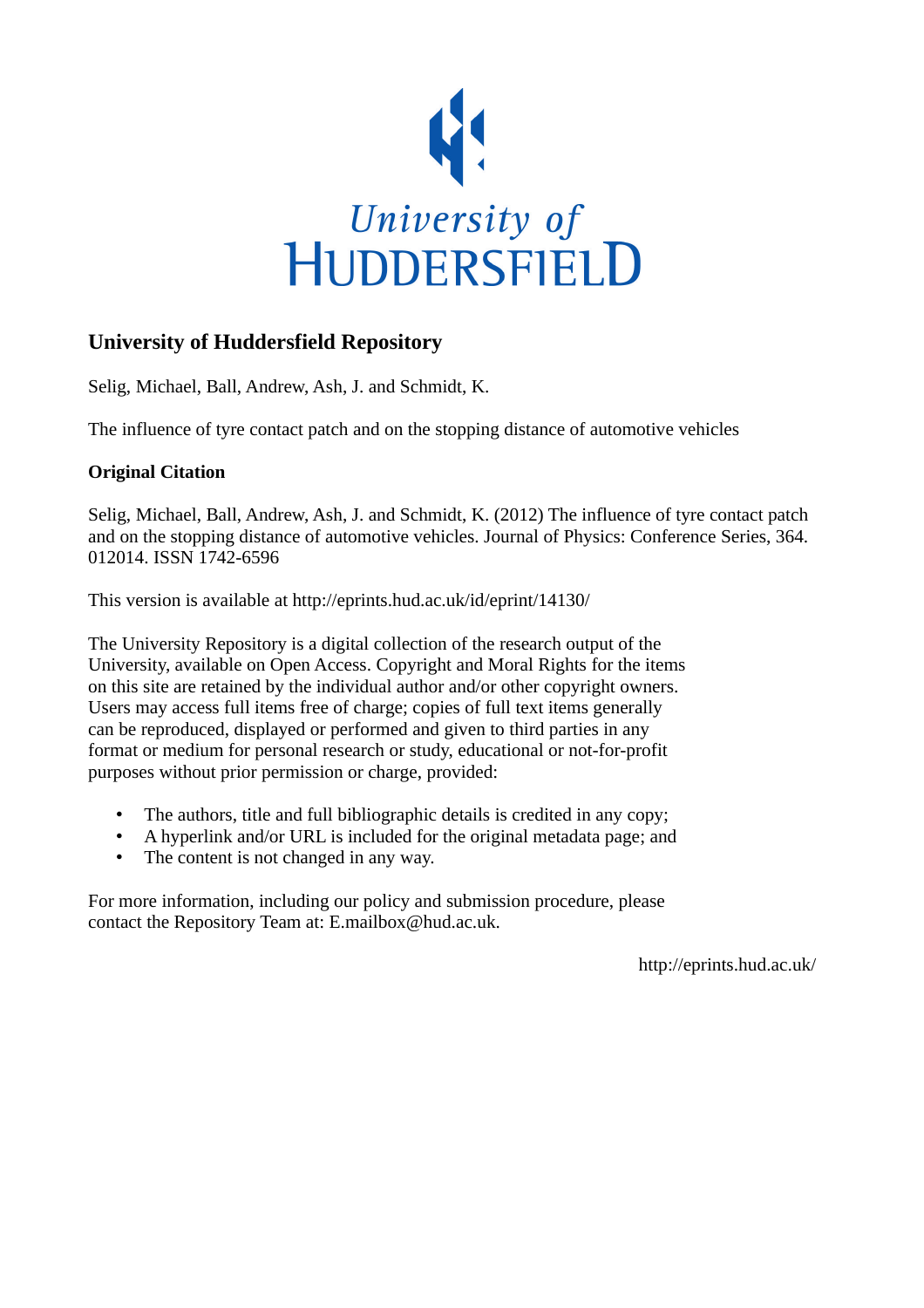# **The influence of tyre contact patch and on the stopping distance of automotive vehicles**

 $M$  Selig<sup>1,2</sup>, A Ball<sup>1</sup>, J Ash<sup>3</sup> and K Schmidt<sup>2</sup>

<sup>1</sup>University of Huddersfield, School of Computing and Engineering, Queensgate, Huddersfield West Yorkshire, HD1 3DH, United Kingdom <sup>2</sup>University of Applied Sciences Frankfurt am Main, Department of Computing and Engineering Nibelungenplatz 1, 60318 Frankfurt am Main, Germany <sup>3</sup>Anthony Best Dynamics Ltd. Holt Road, Bradford on Avon, Wiltshire. BA15 1AJ, United Kingdom

E-mail: selig@fb2.fh-frankfurt.de

**Abstract.** This contribution presents the experimental tests results about the influence of the tyre contact patch on the stopping distance of automotive vehicles. The objective of the performed tests is the evaluation of the effect of tyre inflation pressure, hence the resulting tyre contact patch on the braking system and the brake distance. The conditions of the experiment are a dry and level road surface without steering inputs. To record scientific results, a brake robot system is used. The benefit of a robotic system is the elimination of the interfering variable driver, who is not able to apply the brake system at the same time with the same force. State-of-the-art data acquisition tools are used to log the data.

**Keywords:** Automotive Brake Tests, Tyre Pressure, Rubber Friction, Brake Robot System

#### **1. Introduction**

Active and passive safety systems in cars is an important topic in automotive research and development. Active safety systems try to prevent accidents where passive systems are designed to reduce the impact of a crash. The ABS is an example for an active safety system while a seat belt tensioner represents a passive system. The linking of active with passive system components enables a complete event sequence, beginning with the warning of the driver about a critical situation till the automatic emergency call after an accident. At present the real contact point of the braking force, the area of contact between tyre and road surface is not well represented in current systems and developments. The physical process in the contact area, called tyre contact patch, is extremely complicated and is described by the physical phenomena of rubber friction. The rubber friction is a combination of adhesive, cohesive and viscous friction as well as hysteresis. On a dry road surface the adhesive friction is dominant. Detailed analysis of this phenomena shows that the adhesive friction depends mainly on the rubber material, but also on the contact size. At this point the rubber friction differs significantly from the friction between two solid objects where the friction is independent of the contact size. To verify the described physical characteristics and to achieve a better idea of the proceedings in the contact area the described experiments are carried out. The objective of the tests is a better description of tyre behaviour and hence more information for the development of advanced vehicle safety and assistance systems.

#### **2. Test equipment**

The tests were conducted on the closed runway at Keevil Airfield, UK. In Figure 1 the top view of the test facility is shown, including the areas, marked with red colour, for the brake tests and a cool down track for the brakes and tyres between the test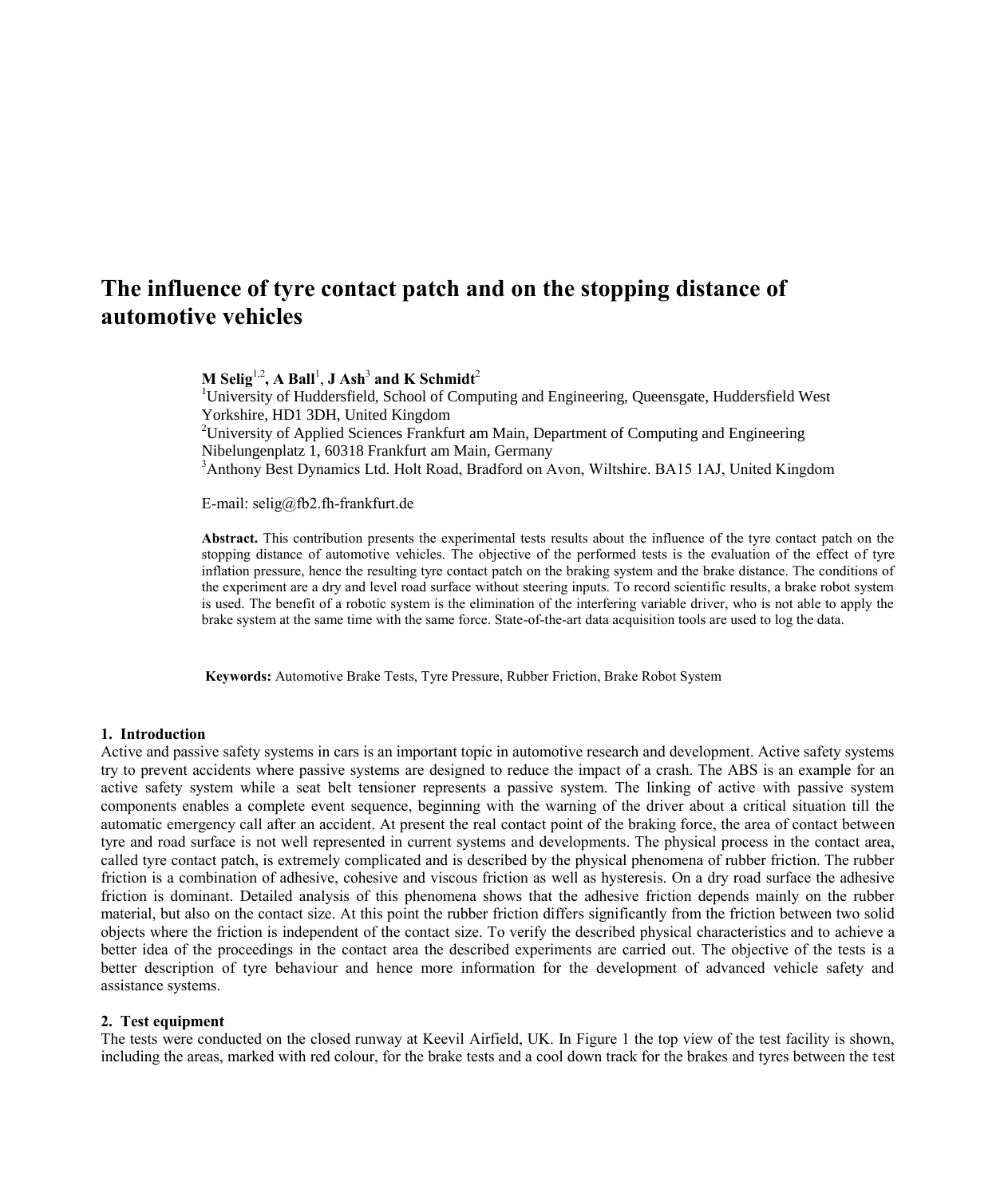runs [1]. The length of the cool down track is 2500 meters and the track for the braking manoeuvre 500 meters. The runway surface is in good condition, but it has to be considered, that the available friction is higher than on road asphalt.



**Figure 1.** Top view of the test area.

As test vehicle a Ford Focus ECOnetic 1.6 TDCi, second generation was used, fitted with Michelin Energy Saver tyres of the dimensions 195/65 R15.

One of the most important aspects of vehicle braking experiments is applying the brake pedal with the desired force. In general it is difficult for the driver to apply and maintain the brake pedal force at the same time, as well as the requested position. To handle the variation of brake pedal utilization, caused by the human driver, a brake robot system is required. Therefore, the experimental vehicle was equipped with brake robot system supplied by Anthony Best Dynamics. A brake robot system has a considerably better accuracy and repeatability compared to the results of an even experienced test driver.

Figure 2 shows the test results of applying a step load of 400N on the brake pedal. The force must neither fall below 300N nor exceed 500N during the braking period. Only 3 out of 27 attempts of the experienced test driver were successful, shown on the left hand side in Figure 2. On the right hand side the results of the brake robot systems are shown. All 5 attempts were successful and the ideal brake force of 400N is deviated by a maximum of only 30N.



**Figure 2.** Brake robot system vs. experienced test driver [2].

The robot consists of an electrically-driven actuator, which is positioned between the drivers' legs in front of the drivers' seat. The actuator is attached to an adjustable frame, which can be fitted to the drivers' seat. Ratchet straps hold the assembly in place. The robot can apply pedal loads up to 1400N. The maximum velocity is 800mm/s with no load. The force transducer, a strain gauge with a force range of 2kN, is assembled. The accuracy in linearity and hysteresis is +/-0.02% with a proof rating of 3kN [2].

The RT300 Inertial and GPS Navigation System provide outputs of velocity, position and orientation. The system consists of three angular rate sensors, three servo-grade accelerometers and a GPS receiver. The main characteristics of the RT3000 are an accuracy of 2cm for positioning, for velocity of 0.05km/h and for acceleration  $10 \text{mm/s}^2$  [3].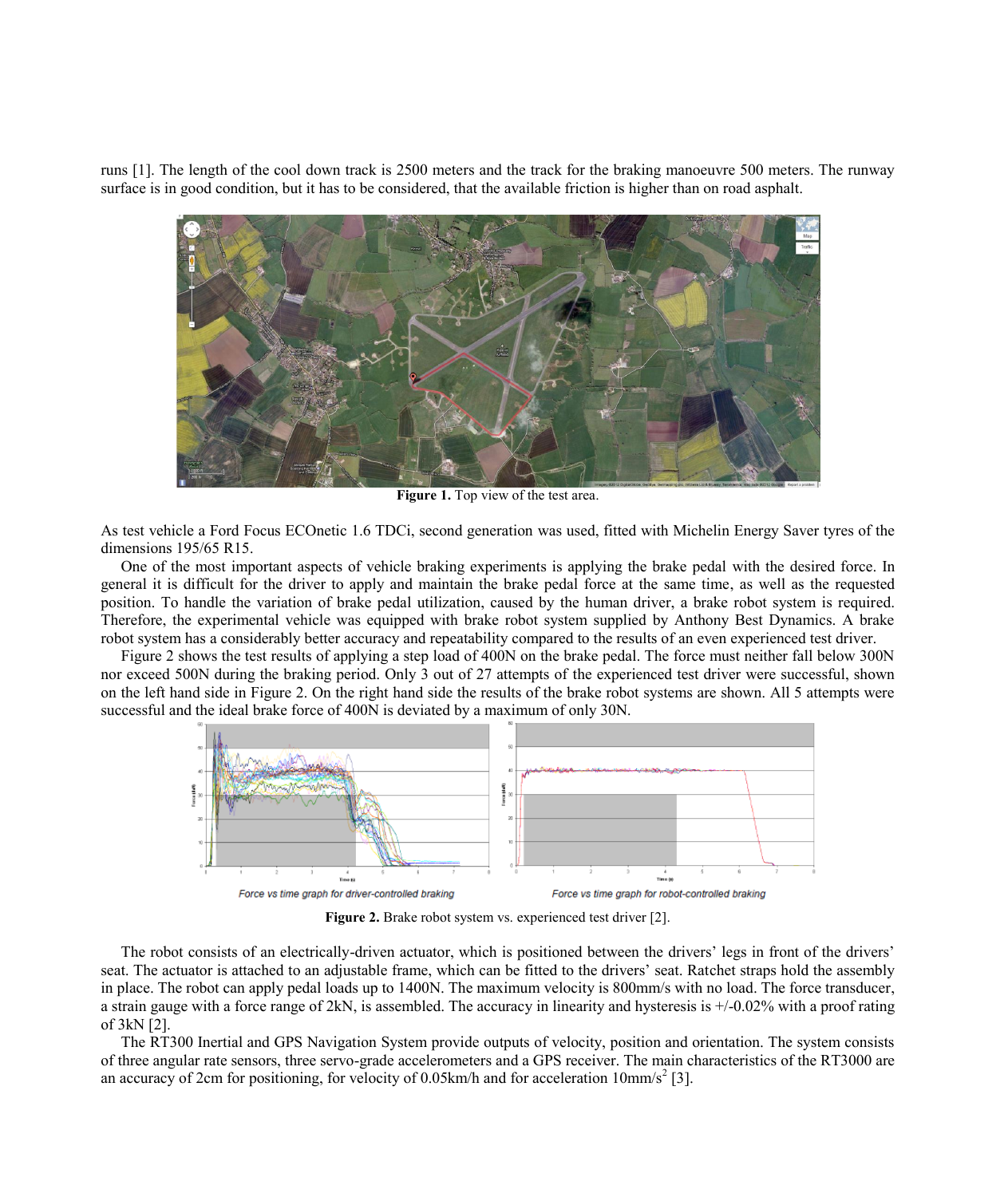To measure the contact patch of the tyre, a Prescale film of Fujiflim is used. The Prescale film can precisely measure pressure, pressure distribution and pressure balance. The extreme low pressure film records a range of 0.05-0.2Nmm<sup>-2</sup> on a resolution of 0.1mm. The film consists of two foils. One foil is coated with a layer of micro-encapsulated color forming material, the second one with a layer of the color developing material [4].

#### **3. Test procedure**

The objective of the described study is the determination about the influence of the tyre contact size on the stopping distance by experiments with a brake robot equipped with GPS. The tests were performed with an initial speed of 62mph  $(\sim 100 \text{km/h})$ and the brake manoeuvre is finished as soon as the longitudinal deceleration became zero. The brake pedal force was set to 100N delayed by 0.5s to avoid the influence of ABS. The tyre pressure was changed in 0.2bar steps starting from 2.4 down to 1.0bar. For each applied tyre pressure at least three test runs were conducted, while the temperature and pressure was monitored before and after each run to assure identical conditions. The test vehicle was accelerated over the trigger speed of 62mph. The braking and the data recording were automatically executed as soon as the car slowed down to the predefined trigger. The obtained data is recorded in text files. For data post processing a MATLAB script is written to present and plot the data. To evaluate the tyre contact size, the footprints are scanned and analysed with the software Pixcavator [5].

#### **4. The obtained results**

The Figure 3 shows the results for the tyre pressure of 1.4bar. Three test runs are performed. The deviation of the car in 'Y' and 'Z' direction is indicated on the left hand side of the MATLAB plot in Figure 3. The xPosition, speed, acceleration and roboter load are plotted against time in extra graphs. The down right graph in Figure 3 shows, that the roboter load is set to 100N, correlating with the constantly decreasing speed in the up right graph. The deceleration is  $-7m/s^2$ , shown in the left down graph. This plotting is done for each tested tyre pressure.

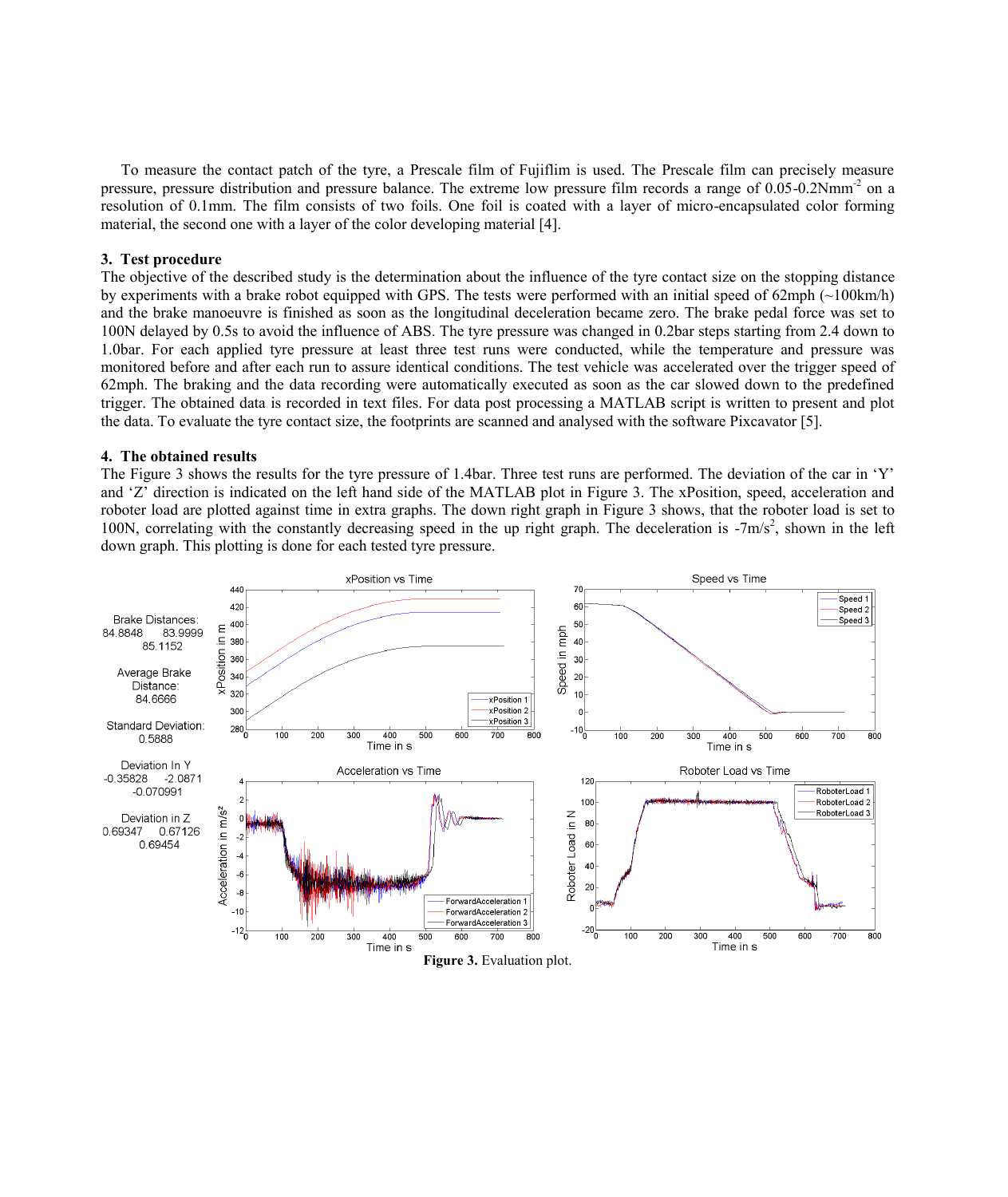Exemplary the tyre footprint for 1.2bar is shown in Figure 4.



**Figure 4.** Tyre foot print at 1.2bar.

#### **5. Discussion**

The brake distance is calculated with the recorded 'xPosition' and hence the average brake distance. The standard deviation 's' of the measured brake distance is calculated using following expression

$$
s = \sqrt{\frac{1}{n} \sum_{i=1}^{n} (x_i - \overline{x})^2}
$$
 (1)

where

$$
\overline{x} = \frac{1}{n} \sum_{i=1}^{n} x_i
$$
 (2)

and *n* is the number of elements in the sample [6].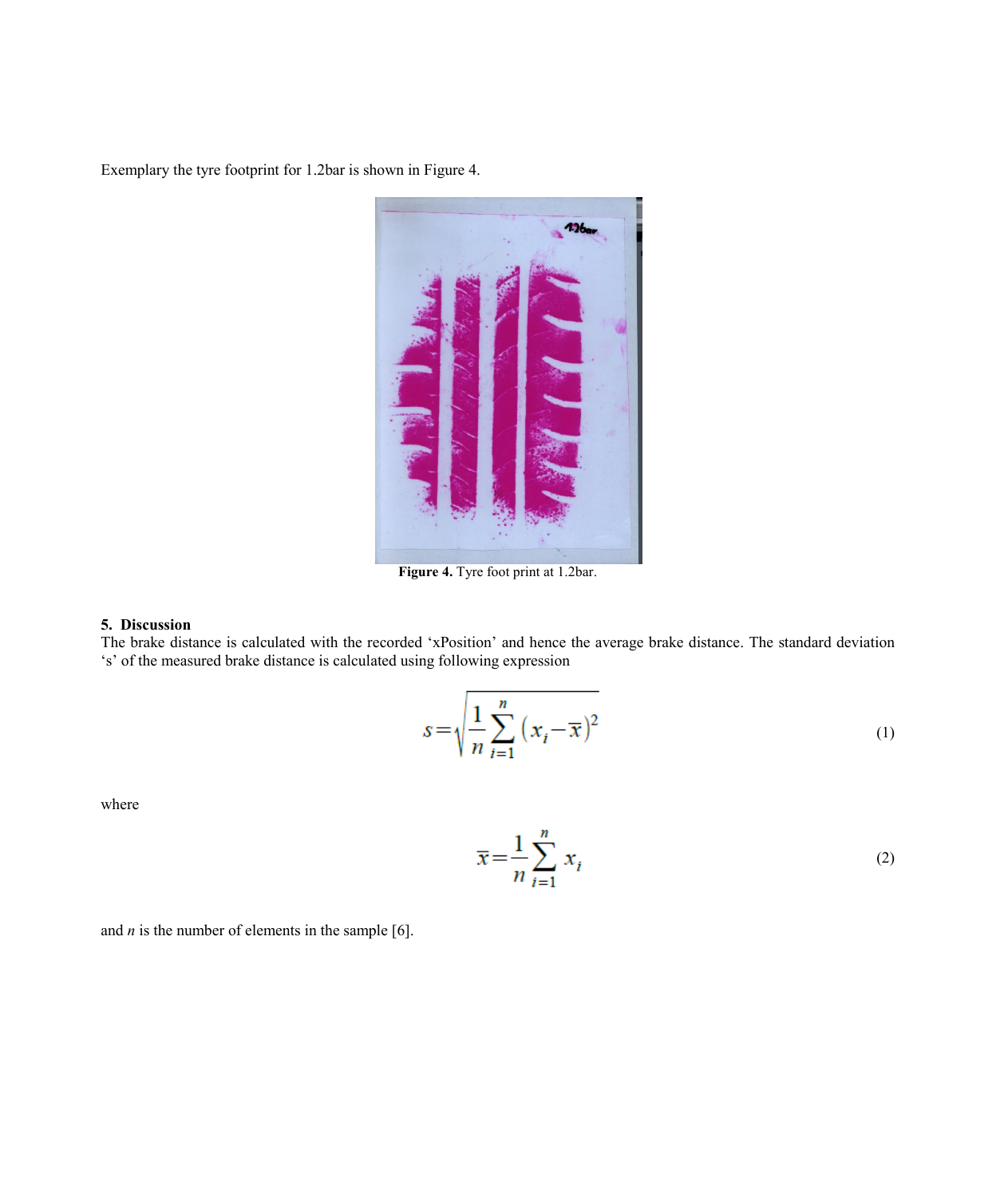Figure 5 shows the average brake distance graph including the standard deviation.



Figure 6 shows the tyre contact size against tyre pressure from 0.5 to3bar. A stable area between 1.8 and 2.2bar can be found.



In this area the best stopping distances are achieved and the size of the tyre contact patch stays stable. Beside this area the tyre contact patch increases with high pressure and decreases with low pressure. An explanation of the stable area with the best brake results can be the homogenous pressure distribution in the contact patch.

#### **6. Conclusion**

Following conclusions can be taken from the tests. The tyre pressure affects the brake distance only slightly on dry road surfaces. But a stable area was detected which gives a better idea about tyre construction and new information for the design of advanced safety and assistance systems. Also it is recommended to drive a car with the suggested tyre pressure of the manufacturer. To verify the findings of a stable tyre pressure area more tests will be carried out in the near future.